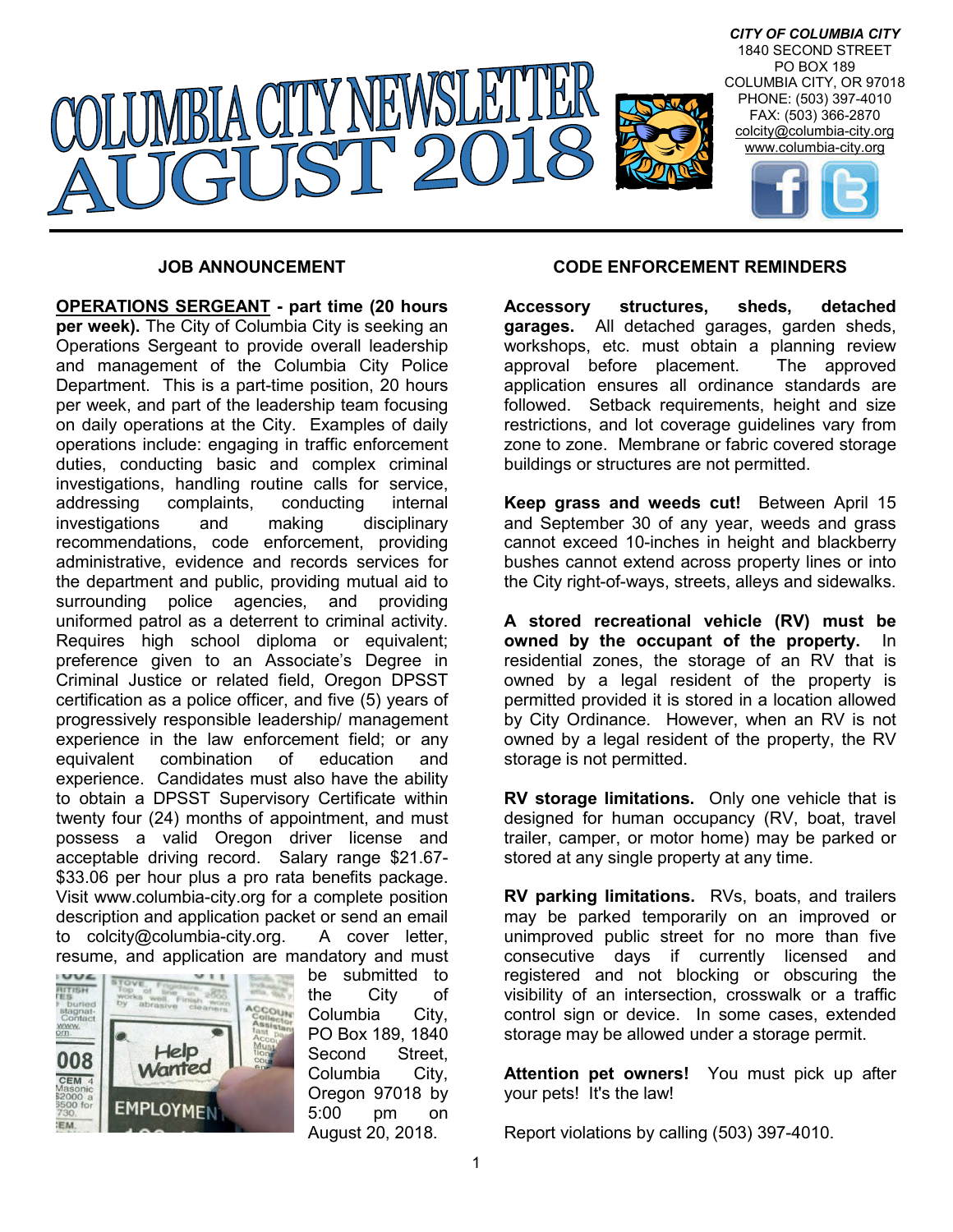#### **REPORT STREETLIGHT ISSUES TO CITY HALL**

Report malfunctioning street lights to City Hall and we will have them repaired. We will need the address closest to the light or the names of the cross streets. Simply call us at (503) 397-4010 or send an email to colcity@columbia-city.org.

# **COLUMBIA CITY SOURCE WATER PROTECTION**

It is important that we all work together to protect our drinking water supply - not only for the present, but for the future as well. The costs associated with contaminated drinking water are high! Safe drinking water is essential to the long term sustainability of the City, its population and its economy.



Here are some ways that you can help protect our drinking water:

# **Household Hazardous Waste:**

- Participate in the Columbia County Transfer Station's Household Hazardous Waste Events for the disposal of chemicals, pesticides, herbicides, fluorescent tubes and light ballasts, solvents, thinners, gasoline, diesel, fuels, cleaners, detergents, propane cylinders, etc.
- **Properly dispose of used motor oil, antifreeze,** paint, etc., at the Columbia County Transfer Station.
- Substitute less hazardous substances for products you use in your home.

# **Car Care:**

**-** Check your car regularly for oil and antifreeze leaks, and repair any leaks quickly.

# **Lawn Care and Landscaping:**

- Use environmentally sound products on your lawn, garden and landscaped areas.
- **If you must use pesticides and/or fertilizers,** apply them minimally and properly.

# **Pet Waste:**

- Promptly pick up pet waste.
- Dispose of pet waste by flushing it or placing it in the garbage.

# **PLANNING TO GET AWAY?**

At your request, the Columbia City Police Department will periodically check your home while you are away. To request this service, please register with the Columbia City Police Department before you leave. Forms are available at City Hall and on our website.



- **Columbia Arts Guild Art Show**
- **Live Music by "The Decades"**
- **Hamburgers & Hot Dogs**
- **Bake Sale**

**Save the date!**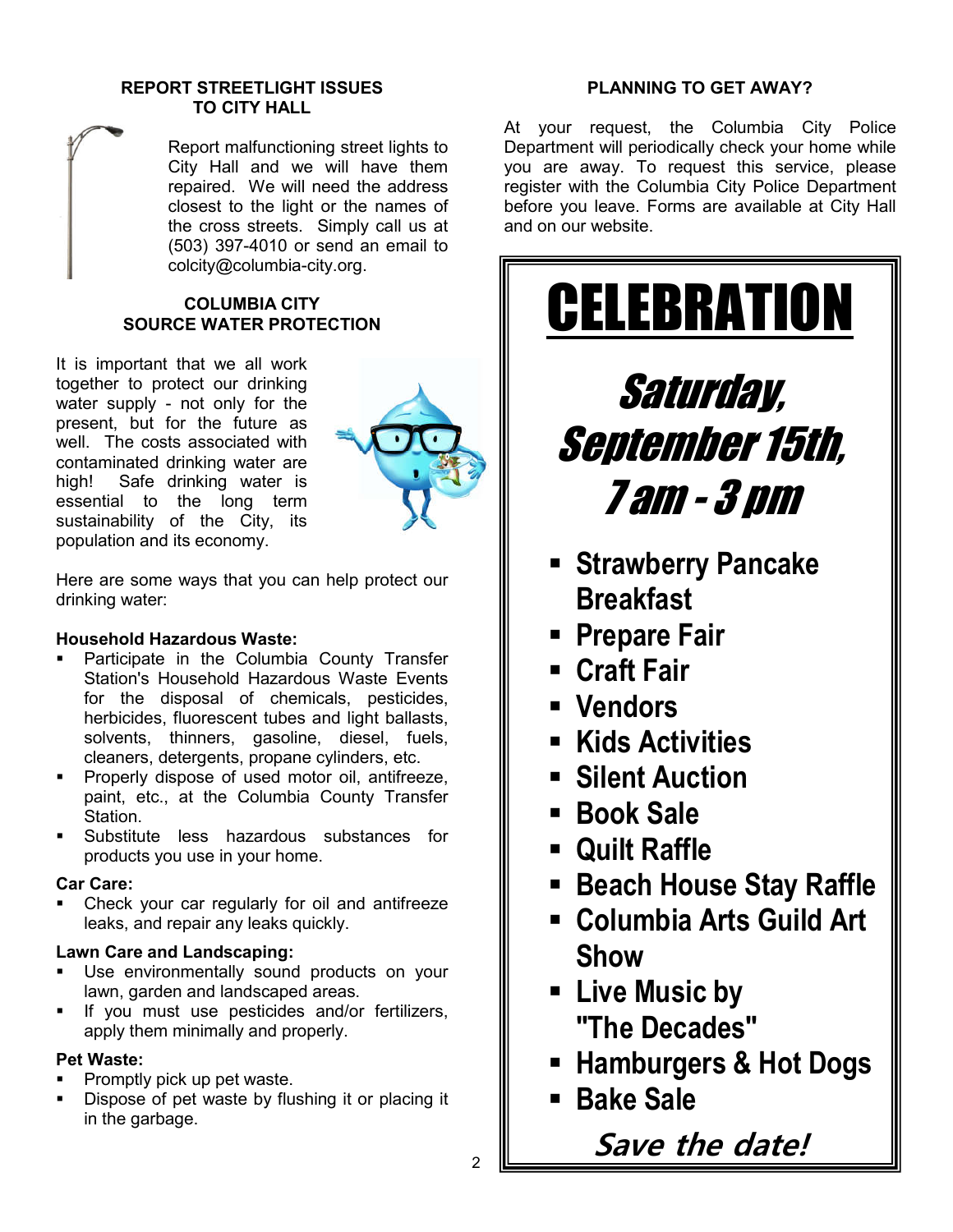## **UNITED WAY – STUFF THE BUS**



When we see the red lights on a school bus flashing, we all know it means STOP!

For the United Way of Columbia County, this means go….to your nearest school supply store and help us *Stuff the Bus*!

Summer is here and the fall school bells seem like a long way off, but families prepare all summer to stock their children's backpacks with all the necessary items for starting school. Because this adds up in a hurry, the United Way of Columbia County is proud to host the "*Stuff the Bus*" promotion to benefit students in need throughout

the St. Helens School District. Through a united effort, last year the United Way of Columbia County and their community partners helped provide school supplies to all schools in the St. Helens School District.



With the donated school supplies from community members and businesses, United Way and its volunteers are able to help students throughout Columbia County return to school ready to learn and lead successful lives.

We are asking you to **"Get on Board & Stuff the Bus"** running now through August 17th. The Columbia City Hall is an official drop site. We have a box available for donated school supplies. School supplies stay in the community where they are donated. Local volunteers help pick up the supplies and deliver them to distribution sites.



### **School Supply Wish List:**

#2 Pencils Hi-liters Crayons Blunt Scissors Erasers, Pink Pointed Scissors Bottle of Glue Sharpie Markers 2 Pocket Folders Colored Markers Pencil pouch 3 Ring Binders<br>End Cap Erasers Pencil Pouches End Cap Erasers Supply Box

Colored Pencils Spiral Note Books Pocket Folders Pens - Blue and Black Notebook Dividers Wide Rule Notebook Paper Rulers Composition Books

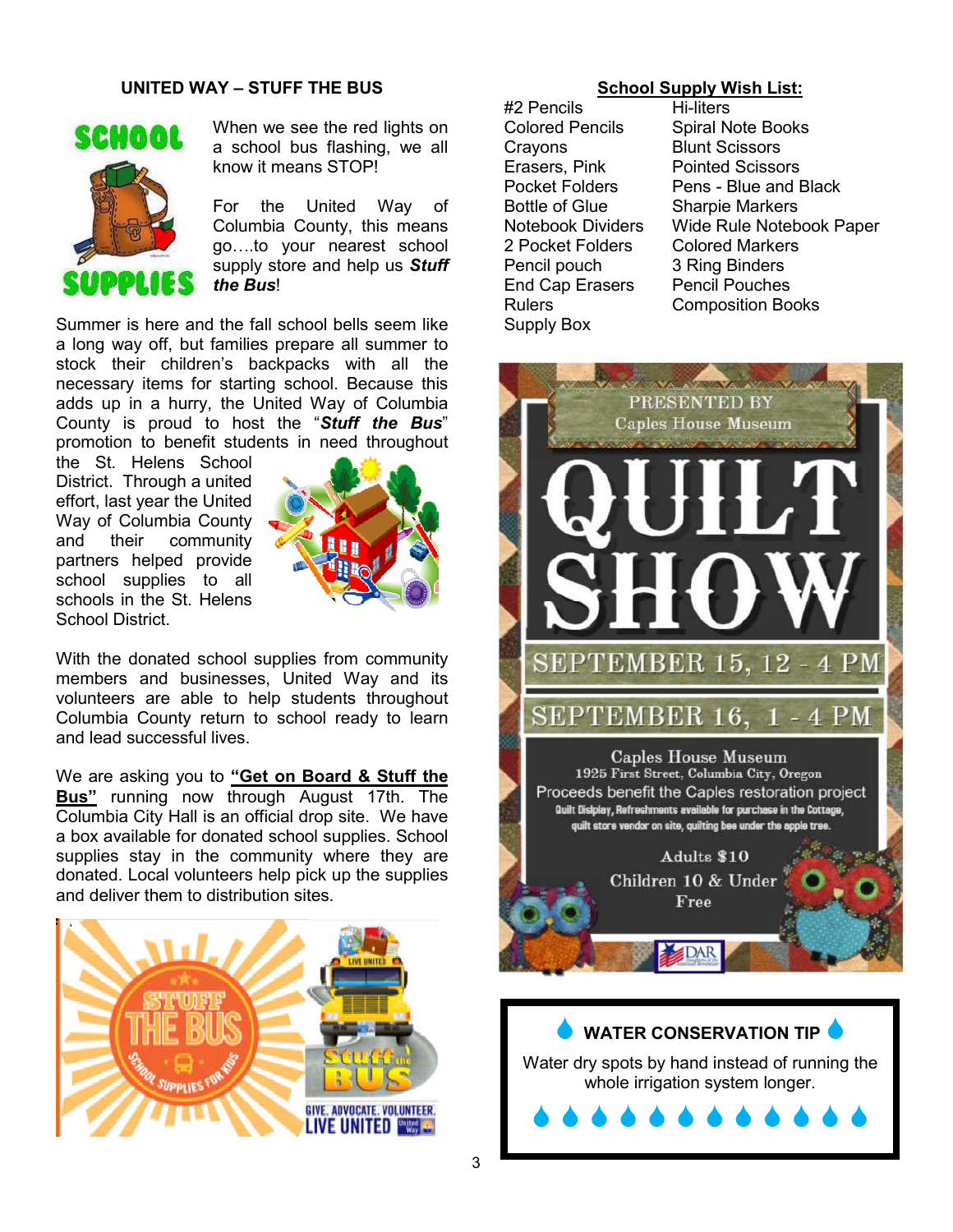#### **FIVE EASY WAYS TO STAY CONNECTED**

1. **Register your cell phone number with Columbia Alert Network (C.A.N.)** This automated emergency phoning system alerts you by sending you voice, text or e-mail messages containing important information in rare instances, such as a search for a small child that is lost in your community, or a chemical spill near your neighborhood. To receive C.A.N. notifications on your cell phone, you must first register your number and your address with the C.A.N. at www.columbia911.com.

#### 2. **Like our Facebook Page and follow**

**us on Twitter.** The City periodically posts timely information and reminders about upcoming events or current issues that may be important to you, such as information about a cougar that has been



frequenting the City, or an invitation to a community work party or a Town Hall meeting. In the event of a local emergency, we will post and tweet important event updates. Stay updated - be our friend and follow us.

3. **Provide the City with your current contact information.** We frequently find that the phone numbers we have listed on our utility accounts are no longer valid. It is very important that we have current contact information on file for you. We may need to call you to:

- Let you know about a water leak we discovered while reading your meter, or
- Notify you of a temporary street closure that will impact your access, or
- Let you know your water will be shut off due to a waterline break or other repair work.

For whatever the reason, we hope we have your current contact information in our records when we attempt to call you. If your work phone number has changed, or you have a new cell phone or home telephone number, please keep us informed so we can update our records.

4. **Receive City meeting agendas and minutes via e-mail.** We have two e-mail distribution lists available - one for meeting minutes, and the other for meeting agendas. To sign up, e-mail a request to colcity@columbia-city.org.

5. **Visit the Columbia City Website.** Need more information about a City Council agenda item? Visit our website to view a copy of the entire City Council packet. Heading out of town for the holidays and need to complete a Police Premise Check form? Download a copy of the form from our website. Want to pay your water and sewer bill with a debit or credit card? Visit our website and pay on-line.



Contact Gordon for more information (503) 396-5658

# **MAYOR AND CITY COUNCIL CANDIDATE FILING DATES**

The position of Mayor and two City Council positions will be filled by the voters during the November 6, 2018, General Election. Qualified electors who have resided within the



City since November 6, 2017, may run for office. Nominating petitions are currently available at the City Hall. The nominating petitions must be signed by 20 qualified electors, and candidates must submit the signature sheets to the City Administrator/Recorder for verification allowing sufficient time for the verification process to be completed prior to the August 28, 2018 filing deadline. The positions are for a term of four years.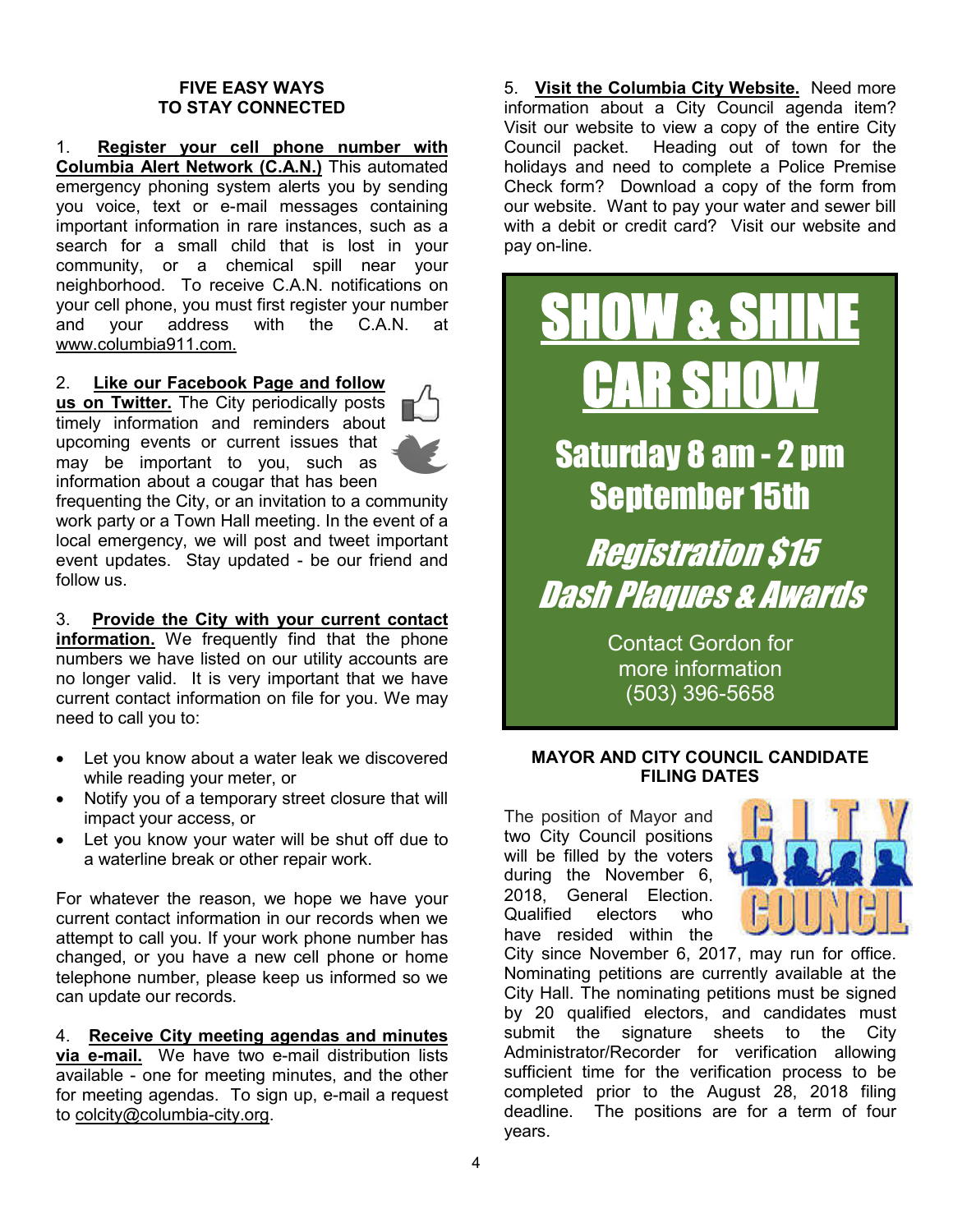#### **COUGAR REPORTS**

We've received a couple of reports of cougar sightings/issues in the southwest areas of Columbia City. **If you spot a cougar in Columbia City, please IMMEDIATELY call 9-**



**1-1 to report the incident.** After the sighting, please leave paw prints and other signs undisturbed until authorities arrive.

**Identifying characteristics:** Adults of both sexes have light tan coats and long black-tipped tails, with black coloration on the backs of their ears. Adult males may exceed 8 feet in length, from nose to the end of their very long tail, and weigh between 130 and 170 pounds. Adult females can be 7 feet long and weigh between 75 and 105 pounds.

**Safety precautions:** The potential for human/cougar interactions has increased in recent years. However, more people are injured or killed by deer, bees, dogs and spiders than by cougars. If you are concerned about safety, familiarize yourself with the signs of cougar and their habitat and follow these suggestions:

- **Keep an eye on your children.** Don't let your children play unattended in the backyard, especially when cougars are known to be in the area. You also want to keep your children away from dense brush, which the cougar may use for cover.
- **Be cautious at dusk and dawn.** Contrary to popular belief, most predators are most active at dusk and dawn. This is a time to be especially cautious.
- **Don't leave food or garbage outside.** The strong smell of food or garbage may attract a cougar into your yard.
- **Keep your pets indoors.** While you may have left your pet in the backyard in the past, you may want to start bringing it indoors with a cougar in the area. Cougars can easily kill the largest dog and leaving your pet out may prompt an attack. Don't feed pets outside as this can attract cougars and their prey.
- **Don't feed wildlife.** By feeding deer, raccoons or other wildlife in your yard, you may inadvertently attract cougars, which prey on them as a food source.
- **Do not hike alone.** Go in groups, with adults supervising children.

## **BEAR-PROOF YOUR YARD**

Recently, a resident on Ninth Street reported finding bear scat in their yard under an apple tree.

Oregon is black bear country. It is home to



about 25,000 to 30,000 black bears. Generally black in color, they can also be brown, cinnamon or blond. Fast and agile, they are good swimmers and climbers who prefer forests, trails and streams. At home throughout Oregon, black bears are omnivorous and have a diverse diet including berries, fruit, grasses and plants. Although they will consume small mammals, insects and amphibians, these bears are not usually active predators.

Bears should never be allowed access to human food or garbage; it habituates them to people and increases the chance of conflict. Once habituated to finding food near homes or campgrounds, bears can become a threat to human safety and must often be destroyed.

- Keep pet food indoors. Feed pets in the house, garage or enclosed kennel.
- Hang bird feeders from a wire at least 10 feet off the ground and 6 to 10 feet from the trunk of a tree.
- Keep the area under bird feeders clean.
- Remove fruit that has fallen from trees.
- Add lime to compost piles to reduce odors. Do not compost meat, bones, fruit, dairy products or grease.
- Secure garbage cans in a garage, shed or behind a chain link or electric fence.
- Put garbage cans out just before pick-up time, not the night before.
- Clean garbage containers regularly with bleach or moth balls to reduce odors.
- Don't leave scented candles, soap or suntan lotions outdoors or near open windows.
- Talk to neighbors to encourage everyone in the neighborhood to remove attractants.
- Stay indoors and allow a visiting bear to move on.
- Keep barbeques clean. Store them in a shed or garage.
- Never, ever feed a bear.
- Teach children about bear safety.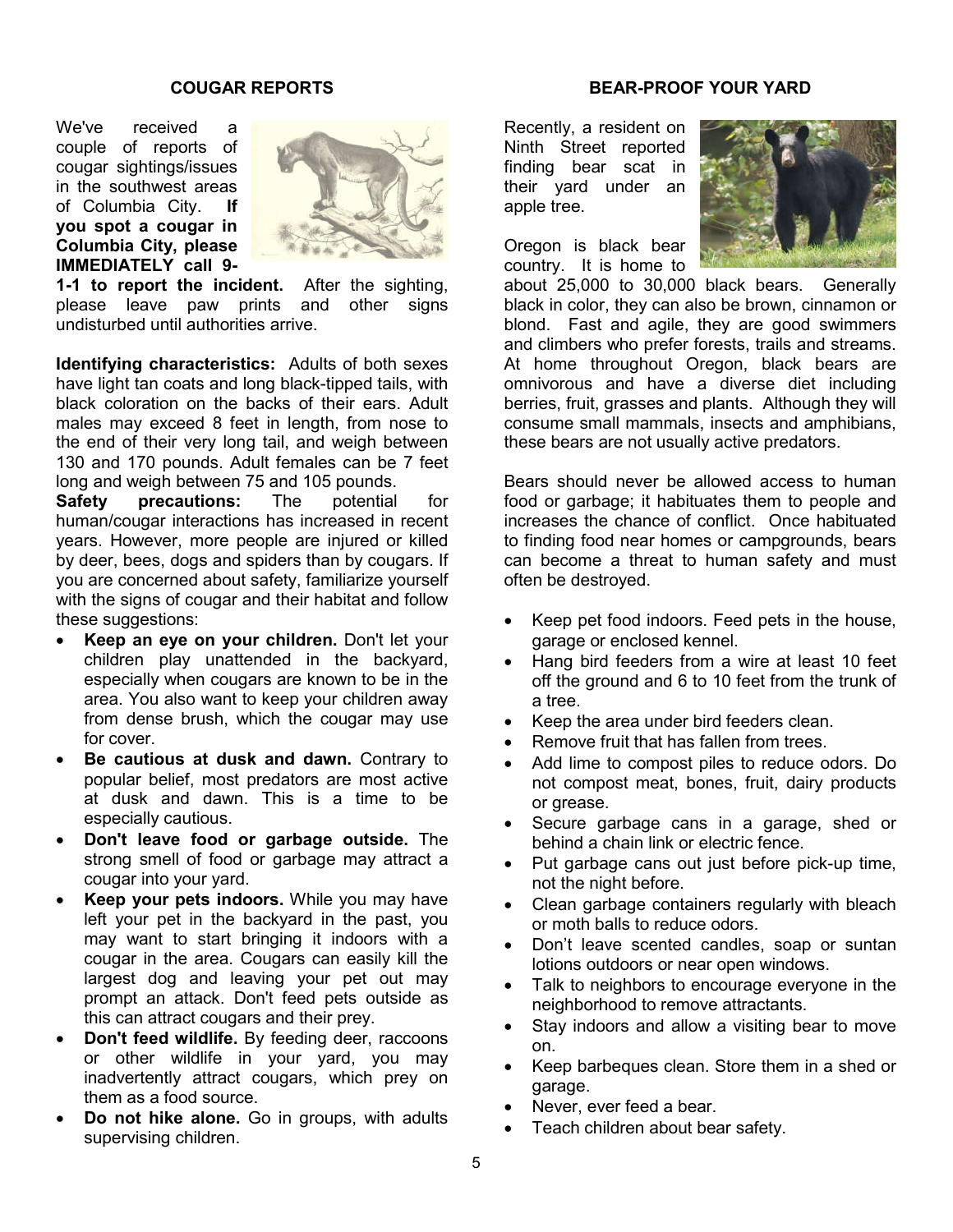#### **PLEASE DO NOT FEED THE RACOONS!**



Raccoons are opportunistic, intelligent creatures that have adapted well to our urban and suburban landscapes. A general lack of predators combined with easy to access food sources such as garbage cans, compost bins, gardens and outdoor pet food bowls have allowed raccoons to proliferate even in the most developed of areas.

Raccoons often occur in urban habitats at much higher densities than they do under more natural circumstances.

Raccoons are primarily nocturnal animals but can be seen at any time of day. Adult raccoons in the Pacific Northwest typically range in weight between 10 and 25 pounds but can get larger. They are omnivorous and consume a highly varied diet that includes fruit and vegetables, insects, small rodents, fish and human handouts, as well as pet food and garbage when available.

Raccoons typically den above ground in tree cavities and under downed logs, but will substitute chimneys, attics and crawlspaces where available. Breeding season in the Pacific Northwest extends from early March through early fall. Litters can range from 1-7 kits. Young are weaned at about 2 months of age but may remain with the mother through the first winter.

**Do not feed raccoons!** Deliberate feeding of raccoons makes them more comfortable around humans and more likely to get into situations where they are unwanted or in danger. It also encourages unnaturally high population levels within a small geographic area. This creates a higher risk of disease transmission among the raccoons and increases the likelihood they will become pests. It is much better and more humane to allow population levels to adjust to the food and habitat that are naturally available.

**Feed pets indoors.** This will eliminate a raccoon attractant and will diminish the likelihood of an unwanted encounter between your pet and a wild animal.

**Tightly cover all garbage cans. Seal up all potential denning locations within your home.** Placing caps on chimneys and blocking outside entryways to basements, attics, and under porches will reduce the likelihood that you will wind up sharing your home with a raccoon.

**Raccoons are not pets!** Raccoons do not make good pets. Like all wild animals, raccoons can carry diseases and parasites. When they reach sexual maturity, they can become territorial and aggressive. It is illegal in the State of Oregon to take a raccoon out of the wild to be kept as a pet.

#### **WATER CONSERVATION TIPS**

 $\rightarrow$  Mulch to retain moisture in the soil. Mulching also helps to control weeds that compete with plants for water.



 $\rightarrow$  Plant native and/or drought-tolerant

grasses, ground covers, shrubs and trees. Once established, they do not need to be watered as frequently and they usually will survive a dry period without any watering. Group plants together based on similar water needs.

 $\rightarrow$  Do not hose down your driveway or sidewalk. Use a broom to clean leaves and other debris from these areas. Using a hose to clean a driveway can waste hundreds of gallons of water.

 $\rightarrow$  Outfit your hose with a shut-off nozzle which can be adjusted down to a fine spray so that water flows only as needed. When finished, turn it "off" at the faucet instead of at the nozzle to avoid leaks.

 $\rightarrow$  Use hose washers between spigots and water hoses to eliminate leaks.

 $\rightarrow$  Do not leave sprinklers or hoses unattended. Your garden hoses can pour out 600 gallons or more in only a few hours, so don't leave the sprinkler running all day. Use a kitchen timer to remind yourself to turn it off.

 $\rightarrow$  Check all hoses, connectors and spigots regularly.

 $\rightarrow$  Consider using a commercial car wash that recycles water. If you wash your own car, park on the grass to do so.

 $\rightarrow$  Avoid the installation of ornamental water features (such as fountains) unless the water is recycled. Locate them where there are minimal losses due to evaporation and wind drift.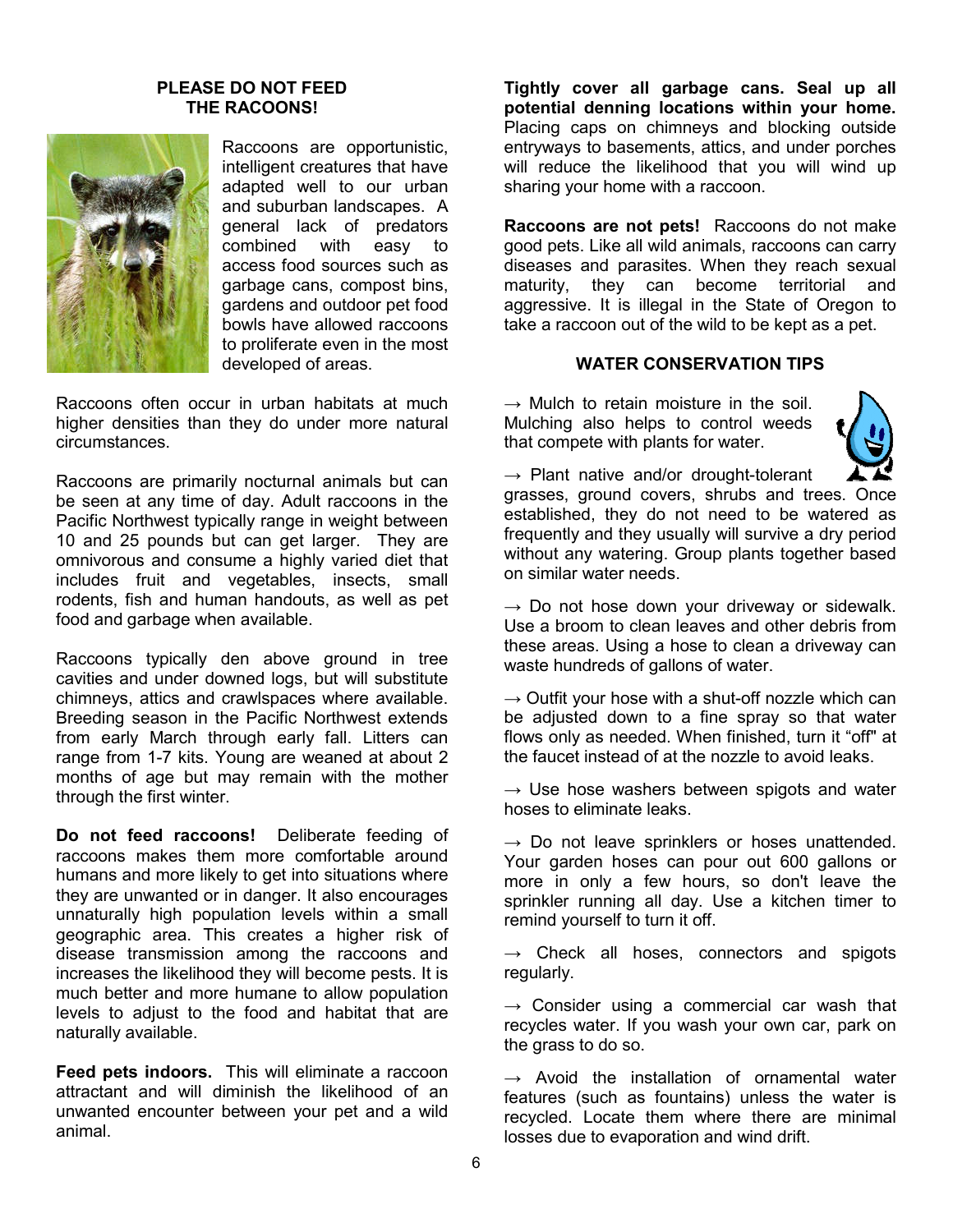# **GRILL SAFETY TIPS**

 Place the barbeque grill away from siding, deck railings and out from under eaves and overhanging branches. It is also unsafe to use grills in a garage, porch or enclosed area that could trap carbon monoxide. Never grill on top of anything that can catch fire.



- When grilling, have a fire extinguisher, a garden hose or at least 4 gallons of water close by in case of fire.
- Keep children away from fires and grills. Establish a safety zone around the grill and instruct children to remain outside of the zone. A chalk line works great for this purpose. Never leave grill unattended.

#### **LIBRARY NEWS**

**Buy your raffle tickets now!** The Columbia City Celebration is coming up quickly! We have raffle tickets for the quilt and for the beach cabin stay available in the Library, and the quilt will be hanging there until September 15.

**Donate books to our huge book sale!** We are preparing for the September 15th book sale with lots of boxes of books. If you want to add to the stacks, bring in your books this month. If you have something exciting you want to donate for the silent auction, contact us at the Library.

**Summer Reading is for Bugs!** No, it's really for children. But it's about bugs! Visit the Library on Monday, August 6 at 3 pm to learn about insects with the Bug Nutz! Our program runs until August 9, with a raffle ticket drawing from the reading records on that day. Keep reading! (Even you adults!)

**New Books:** We added 73 items to the Library during the past month. Some recent additions to our Library include:

*Don't Hurt People and Don't Take Their Stuff: A Libertarian Manifesto* by Matt Kibbe

*Shoe Dog* by Philip Knight (best seller)

*Mr. President: How and Why the Founders Created a Chief Executive* by Ray Raphael

*The Best American Mystery Stories 2017* by Otto Penzler

*Sapiens: A Brief History of Humankind* by Yuval Harari (best seller)

*Bugs for Lunch* by Margery Facklam (for your kids' summer reading!)

*The President is Missing* by Bill Clinton and James Patterson (best seller)

*Less* by Andrew Sean Greer (best seller)

*A Stranger in the House* by Shari Lapena (best seller)

*The 17th Suspect* by James Patterson (best seller) *The Death of Mrs. Westaway* by Ruth Ware (best seller)

#### **Library Hours:**

Monday through Thursday 3-6 pm Saturday 10-2 **Summer Reading Program** Drop by any time! **Bug Nutz Visit** Monday, August 6, 3 pm **City Celebration Planning Meeting** Tuesday, August 14, 7 pm **Novel Quilters** Wednesday, August 15, 6:30 pm **Friends of the Library** Monday, August 20, 6 pm **Mystery Book Club** Wednesday, August 29, 7 pm **Reach our book catalog:** columbiacitycommunitylibrary.follettdestiny.com **Columbia City Community Library** 2000 2nd Street/PO Box 189 Columbia City, OR 97018 503-366-8020 ccclibrary@live.com

#### **CHIEF'S CORNER**

**SPEED LIMITS IN OUR RESIDENTIAL AREAS:**  The past several weeks has seen an increase in citizen reports of speeding in the residential areas of our community. As a reminder, the speed limit on our city streets is set at 25 mph. With children being out for the summer, and many of our residents enjoying a daily walk, please be mindful of these speed limitations and drive accordingly.

**HOT WEATHER, CARS, AND CHILDREN/PETS DO NOT MIX!** With our summer having arrived in full force, please remember to not leave children and/or pets in vehicles unattended and with windows rolled up. It takes only a few short minutes for these instances to turn deadly! Take a few extra seconds and make sure that our children and pets are kept safe. *(cont.)*